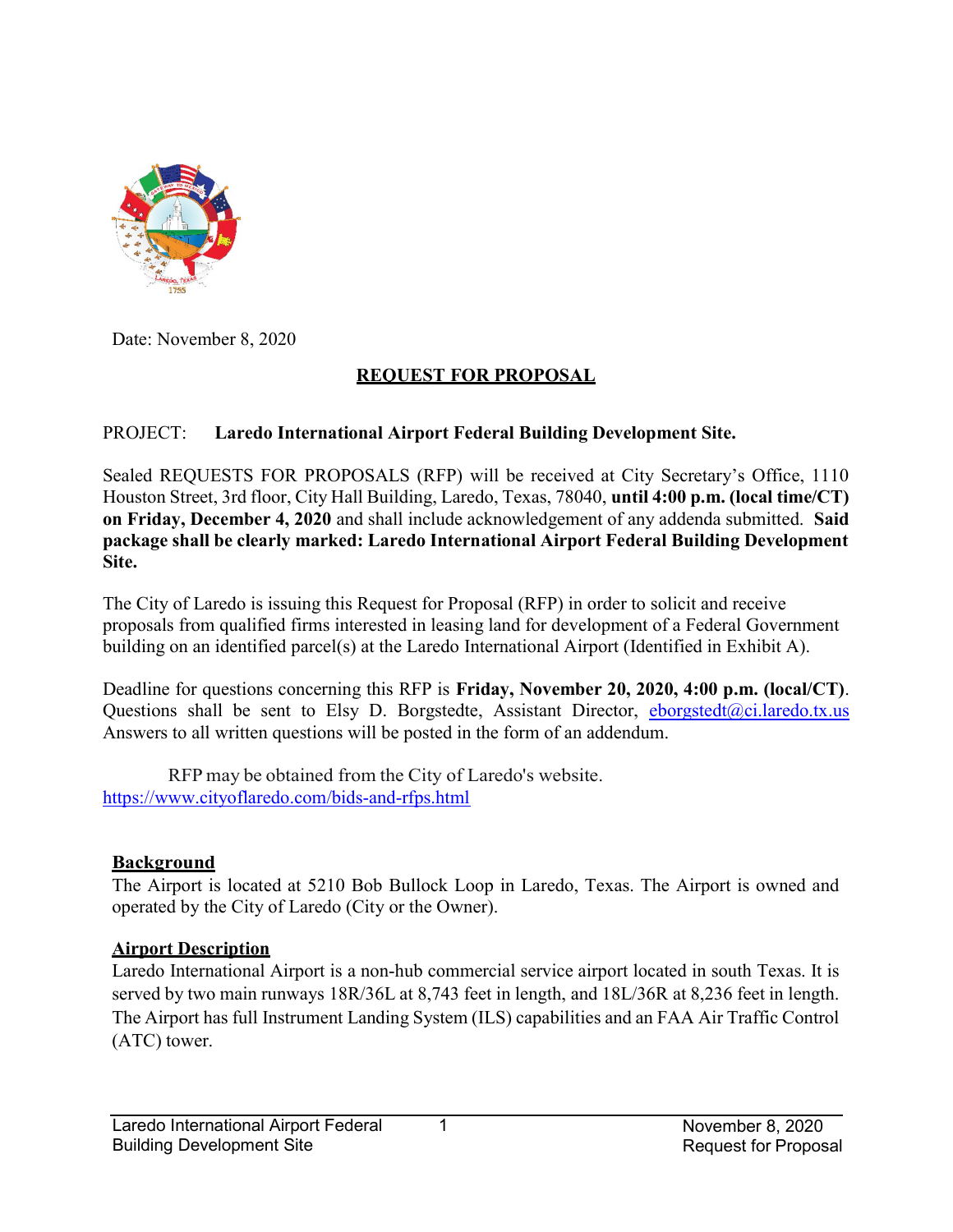The Airport is served by the following air carriers:

- United Airlines, service to Houston Intercontinental Airport in Houston, Texas
- American Airlines, service to Dallas, Fort Worth International Airport
- Allegiant Airlines, service to Las Vegas, McCarran International Airport
- Aeromar Airlines, service to Mexico City, Benito Juarez International Airport

In 2018, the total enplaned passengers at Laredo International Airport were nearly 96,000 passengers.

Laredo International Airport is the  $6<sup>th</sup>$  largest cargo carrying airport in the State of Texas. Several cargo operators provide regularly scheduled operations, including:

- FedEx
- UPS

In 2018, over 674 million pounds of enplaned cargo was transported from the Airport, which is an increase of almost 15% from 2017.

The airport is in the final phases of a multiyear, multimillion-dollar apron reconstruction project. Upon completion, the airport will have an approximately 348,000 square yard newly reconstructed apron to serve the airport and communities air cargo needs. The apron has 17 inches of concrete pavement that can accommodate the largest cargo aircraft fleets.

## **Purpose**

The City sees the Airport as an economic generator and recognizes the potential that additional development could have on the Airport, the City and the region. This RFP is being issued to solicit proposals from interested parties and to obtain development plans for the building of a Federal Facility to be leased to the Federal Government.

The City is issuing this RFP with the intent of entering into an agreement with individual developers for a land lease agreement.

# I. GENERAL PROVISIONS

The City of Laredo is seeking submittals through this Request for Proposal (RFP) to obtain proposals from interested parties (Proposers) who may be interested in leasing land to develop a Federal Facility.

Proposals must include a business plan to include terms of proposed agreement, such as a traditional land lease, concession agreement, management agreement or other potential joint venture. Detailed rates structures will be incorporated in the subsequent negotiation process with successful proposer(s).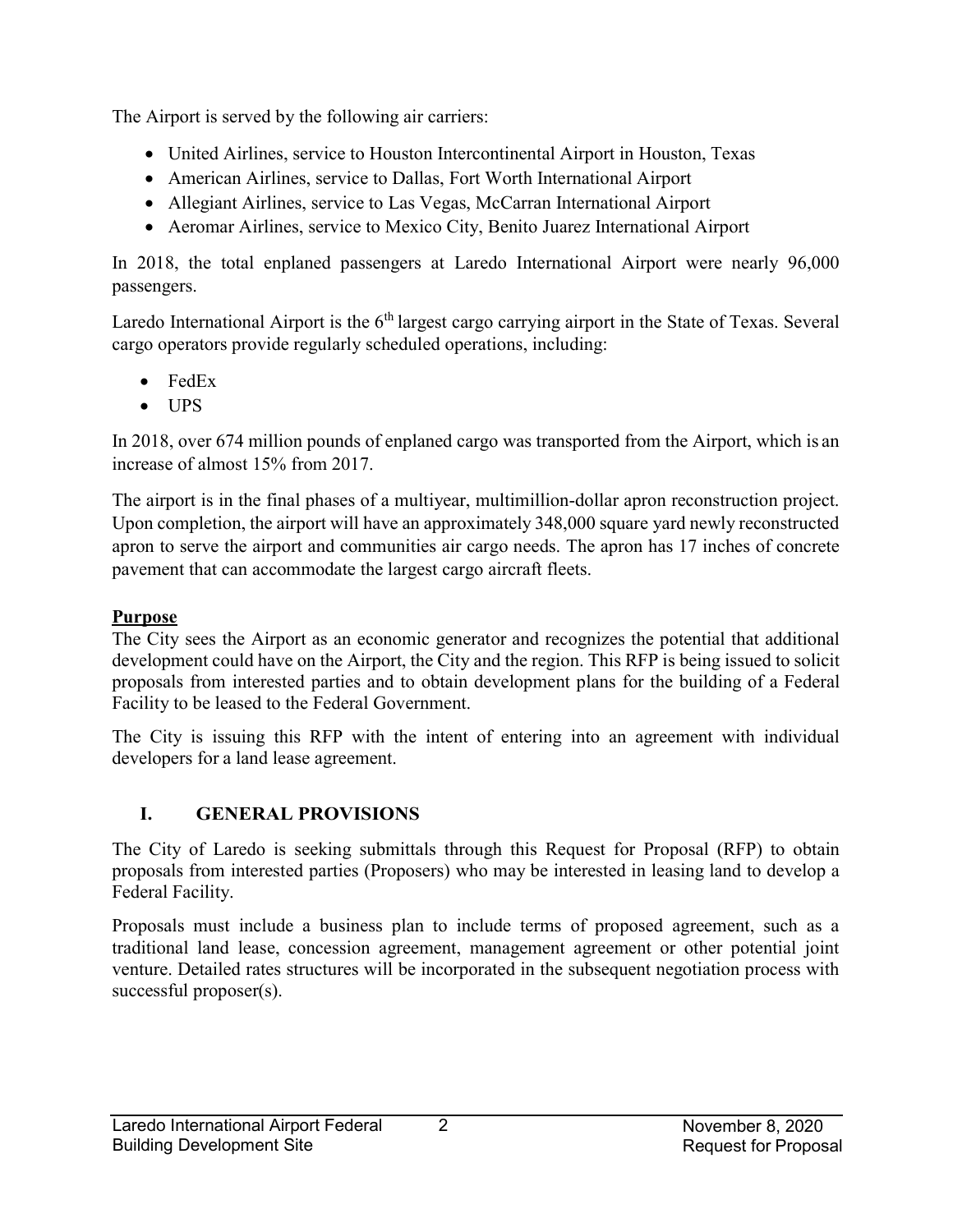### II. DEVELOPMENT OPPORTUNITY

 Proposers may submit a response to this RFP for the identified parcels in Appendix A. It is anticipated that proposals would be conceptual in nature, but if Proposer prefers detailed survey data to complete your proposal, it is available upon request. An outline of each parcel is included in Exhibit A. Details relative to the parcel(s) is provided below:

#### Parcel E

Parcel E consists of approximately 14.4 acres of developed and undeveloped airport property on the west side of the airfield just north of the cargo and general aviation tenants and apron area. The parcel(s) have landside access and could have apron/airfield access if there was an aviation component. The parcel has the following amenities:

- Landside road access
- Apron access
- Aircraft parking access
- Current Parking Facility

All improvements to the parcel shall be at the Proposer/developer's cost. Development costs could include but are not limited to:

- Utility extensions and connections to existing services,
- SIDA/AOA fence and gate improvements necessary for the proposed development,
- Landside infrastructure needs, and
- Building/Hangar or other development construction.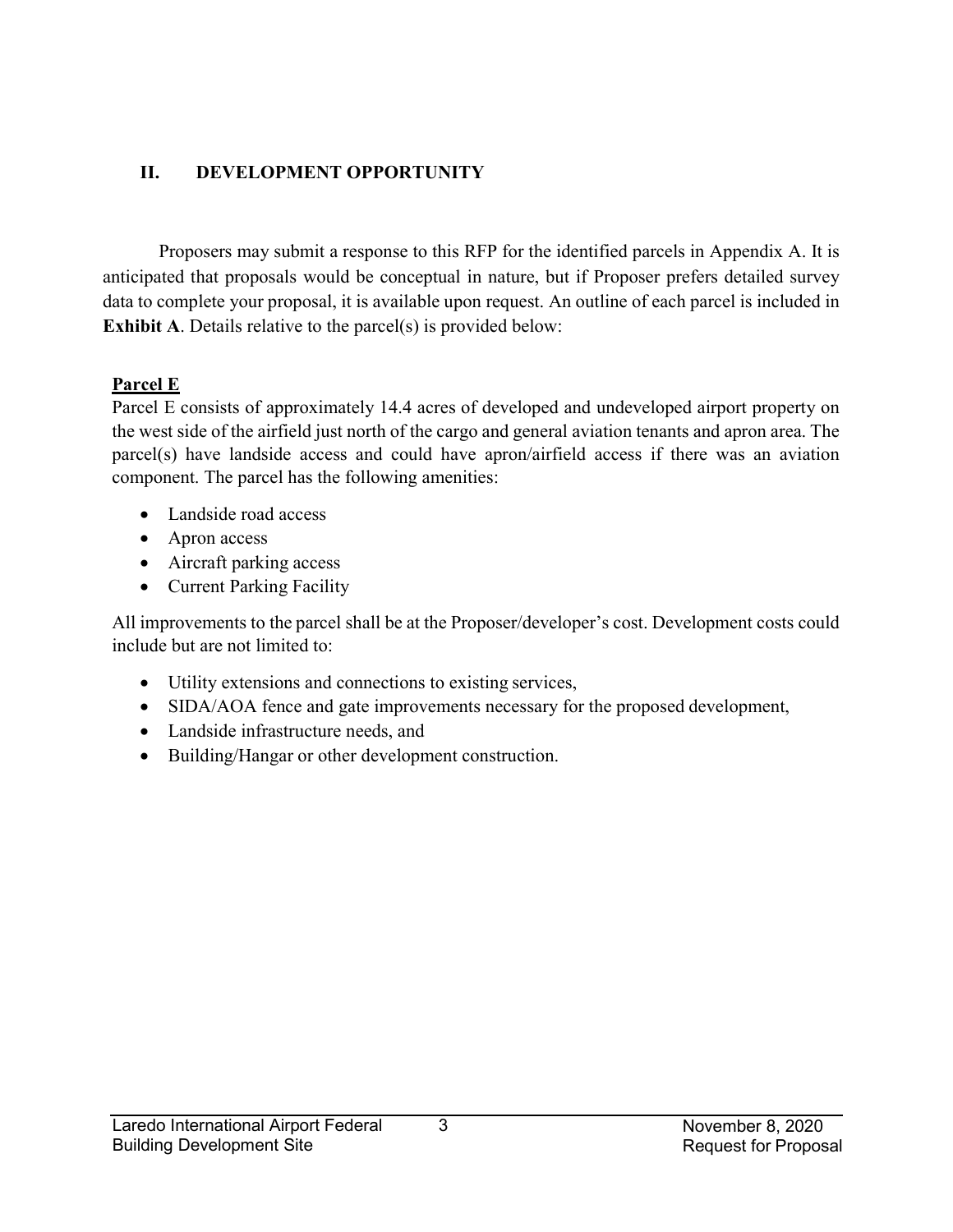## III. ECONOMIC INCENTIVES

The City of Laredo and the Airport are very interested in ensuring that best possible options for potential development are provided to the airport and this region. Considerations for certain economic incentives will be discussed and negotiated on a case-by-case basis, collaboratively with appropriate City Departments.

# IV. DEVELOMENT RESTRICTIONS

The seven potential development sites are within and/or adjacent to the Airfield Operations Area (AOA). As such the following restrictions are placed on any potential development.

- Development will need to conform to the Laredo International Airport's master plan.
- Development must not violate any FAA grant assurances.
- Any proposed development that interacts with the secured areas of the Airport must maintain the Airport's Security Identification Display Area (SIDA) line and conform to all Transportation Security Administration (TSA) requirements associated with the Airport Operations Area (AOA) and SIDA areas.
- Development must conform to Federal Aviation Administration (FAA) Federal Aviation Regulation (FAR) Part 77 height restrictions.
- Development concepts will need to conform to the airport minimum standards.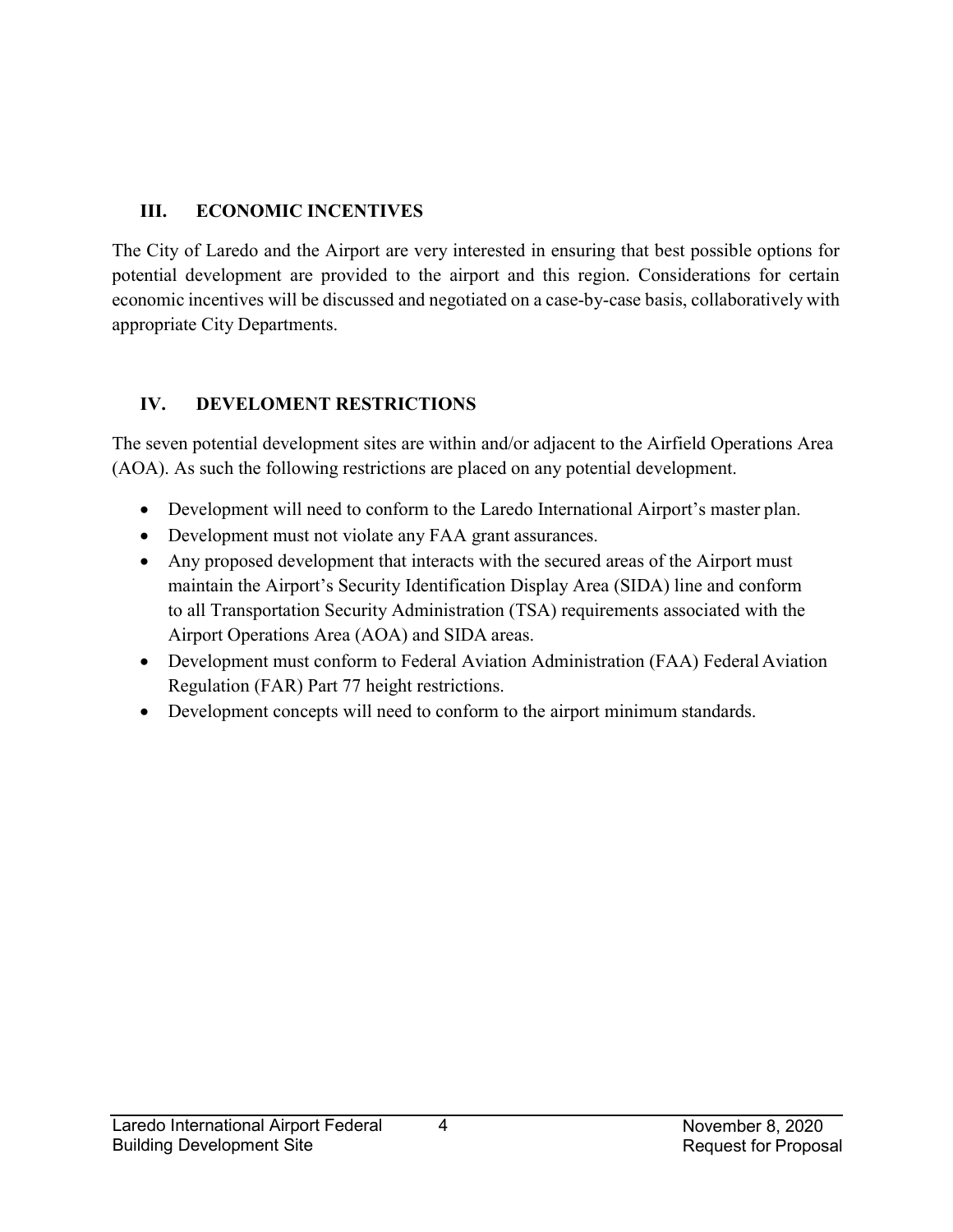#### V. SITE VISIT

Visits throughout the proposal period are allowed, and must be coordinated at least 5 business days in advance with Elsy D. Borgstedte, Assistant Director, at 956.795.2000, ext. 2830 or eborgstedt@ci.laredo.tx.us.

#### VI. SUBMITTAL INFORMATION

It is the intent that the proposals received from this RFP will be evaluated and used in the formal selection of Developer/Tenant(s) for the Airport. In addition to the specific information requested below, we encourage you to provide detailed information on concepts.

#### Construction Details

Provide an outline of the facilities you are proposing at the Airport including the type of facility, size, approximate cost and timeline to construct. Please include a site plan with your proposal. Design standards must meet all local, State, and/or Federal building code guidelines. All licenses and permits will be the sole responsibility of the Proposer. All required FAA documents must be included, such as FAA form 7460-1.

#### Financial Information

The Proposer will be required to demonstrate that it is financially capable of performing the obligations contained within this RFP. The determination of the Proposer's financial qualifications and ability to execute a Land Lease Agreement will be in the sole discretion of the City of Laredo. The Proposer shall provide a written certification from Proposer's lender that the Proposer has the financial ability to consummate the transaction and pay the lease price to the City of Laredo. If self-funding the Proposer shall submit, with its proposal, a written statement from the bank where funds are kept, representing that the Proposer has the financial ability to consummate the transaction and pay the lease price to the City of Laredo.

#### Questions Deadline

Deadline for questions concerning this RFP is Friday, November 20, 2020, 4:00 p.m. Questions shall be sent to Elsy D. Borgstedte, Assistant Director,  $\frac{1}{2}$  borgstedt( $\frac{a}{c}$ ): laredo.tx.us. Answers to all written questions will be posted in the form of an addendum.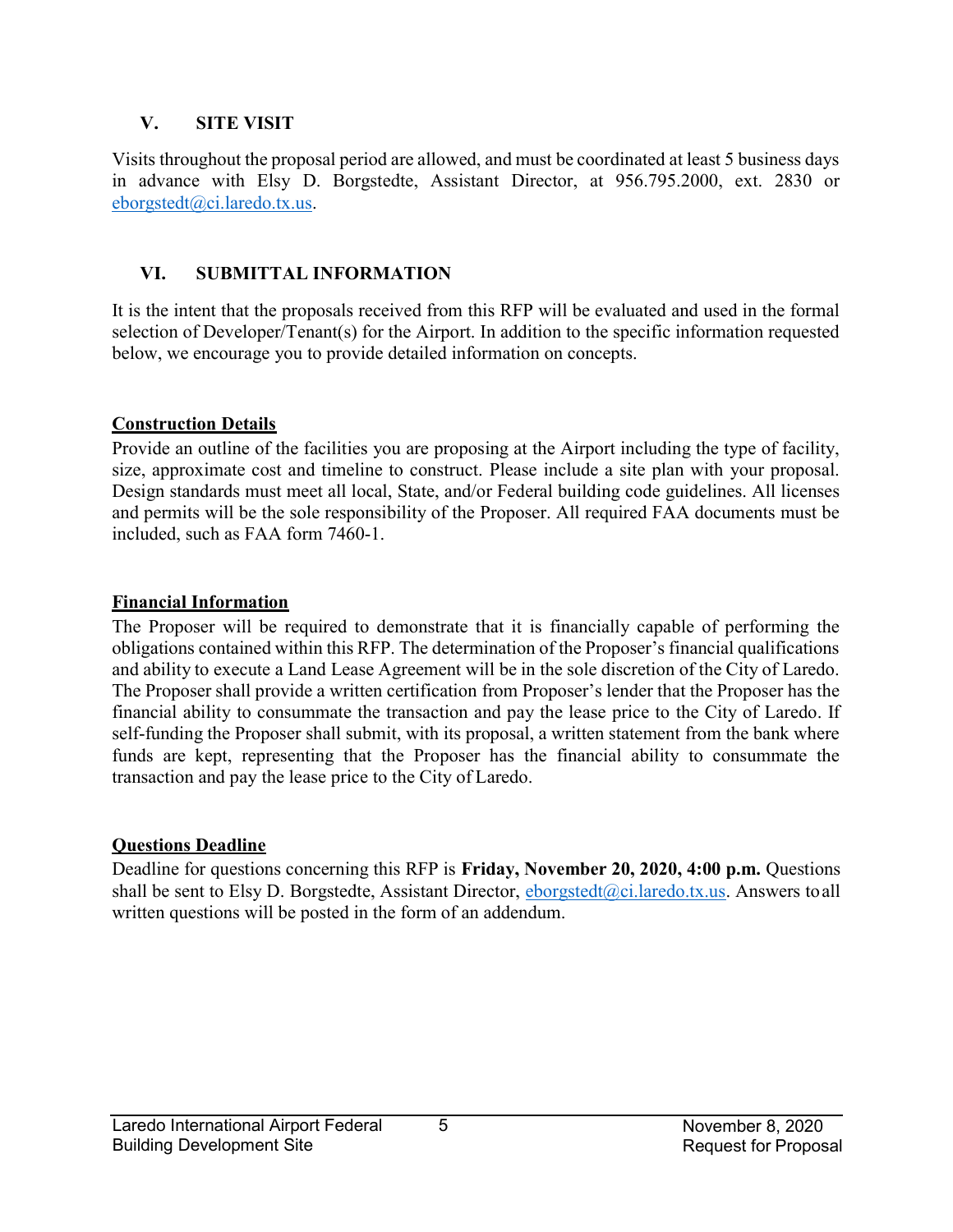#### Submittal Deadline

Deadline for submittals is Friday, December 4, 2020. Both electronic and hard copy responses must be received by the deadline to be considered as a valid response to this RFP.

#### **Content**

Proposals will be evaluated on the information provided in the submittal, specially the information outlined below. The City of Laredo / Airport will select based on overall highest and best use for respective parcels.

Please included the following in your response. The Proposal should be organized into the following tabs/sections as identified below. The evaluation will be based upon the information included and the respective valuation of each section.

- 1. Cover letter identifying your overall interest. Please include relevant information to this development projects, specifically whether your firm has experience with development similar to the proposed development options. Cover letter should also contain the Respondent's contact information, including company name, principal contact name and title, mailing address, phone number and an email address of Respondent's principal contact. (5 Points)
- 2. Company overview and background (2 Points)
- 3. Examples of similar past projects or developments (10 Points)
- 4. Conceptual ideas for the proposed development. (25 Points) Please include a description of the following:
	- a. Site Characteristics
	- b. Building Characteristics, including footprint dimensions, height of buildings, elevation, vehicular parking, architectural style
	- c. Pavement surfaces, including size of ramp (if required), access to the airfield (if required) and landside access requirements
	- d. Proposed improvements to be constructed, including a conceptual site plan of the proposed layout
- 5. Description, qualifications, and experience of the key personnel who manage the operations at the Airport. (10 Points)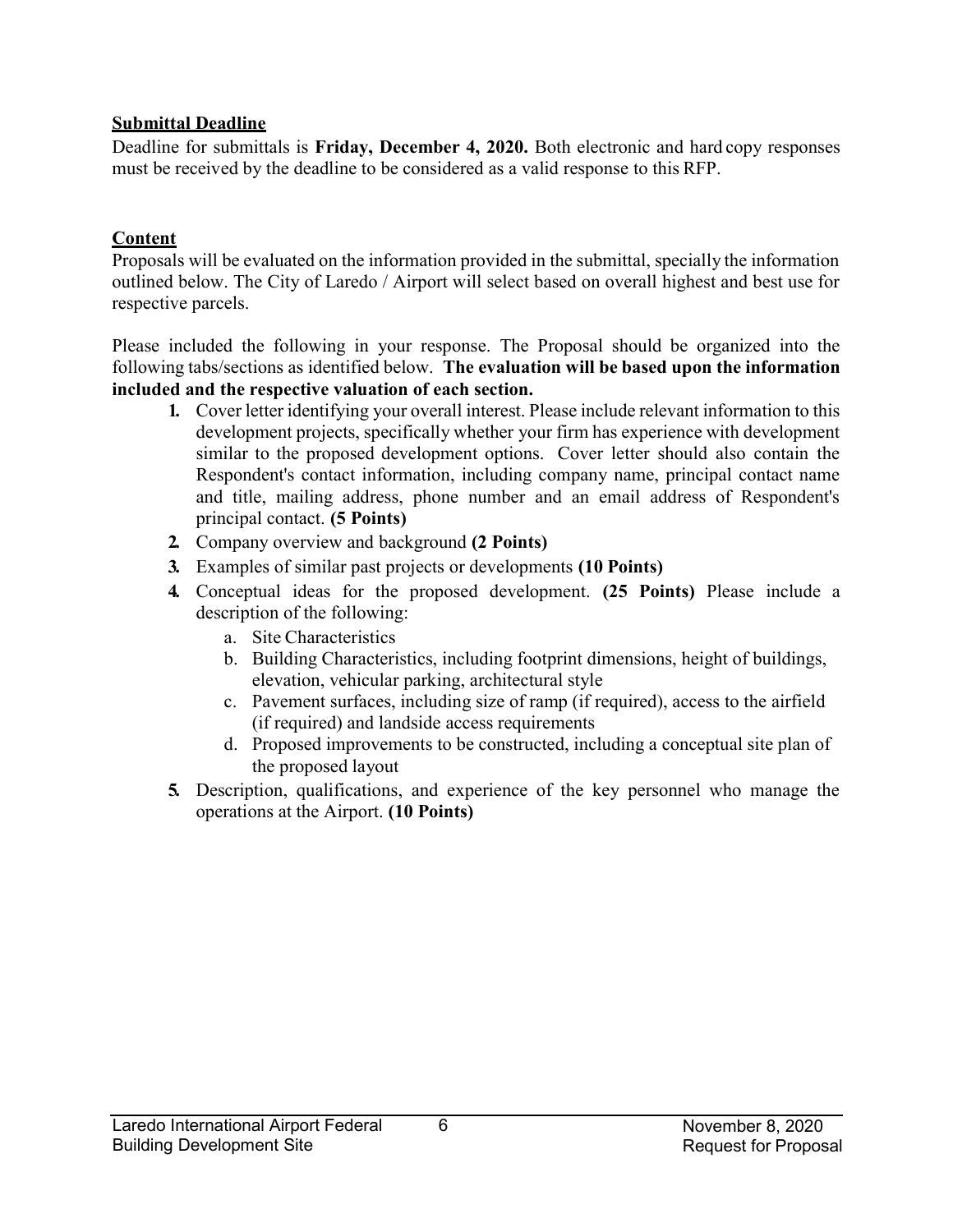#### RFP Responses

Responses to this RFP are due by 4:00 PM, Friday, December 4, 2020. The Proposal should be printed single sided, organized according to the tabs in Section VI, and bound. The Proposal should be less than 75 pages. One original and two (2) copies of the submittal are required. One electronic, PDF format is also required, to be submitted on a thumb-drive.

Responses shall be clearly marked "Laredo International Airport Federal Building Development Site" and delivered to:

City of Laredo City Secretary's Office 1110 Houston Street, 3rd floor City Hall Building Laredo, Texas 78040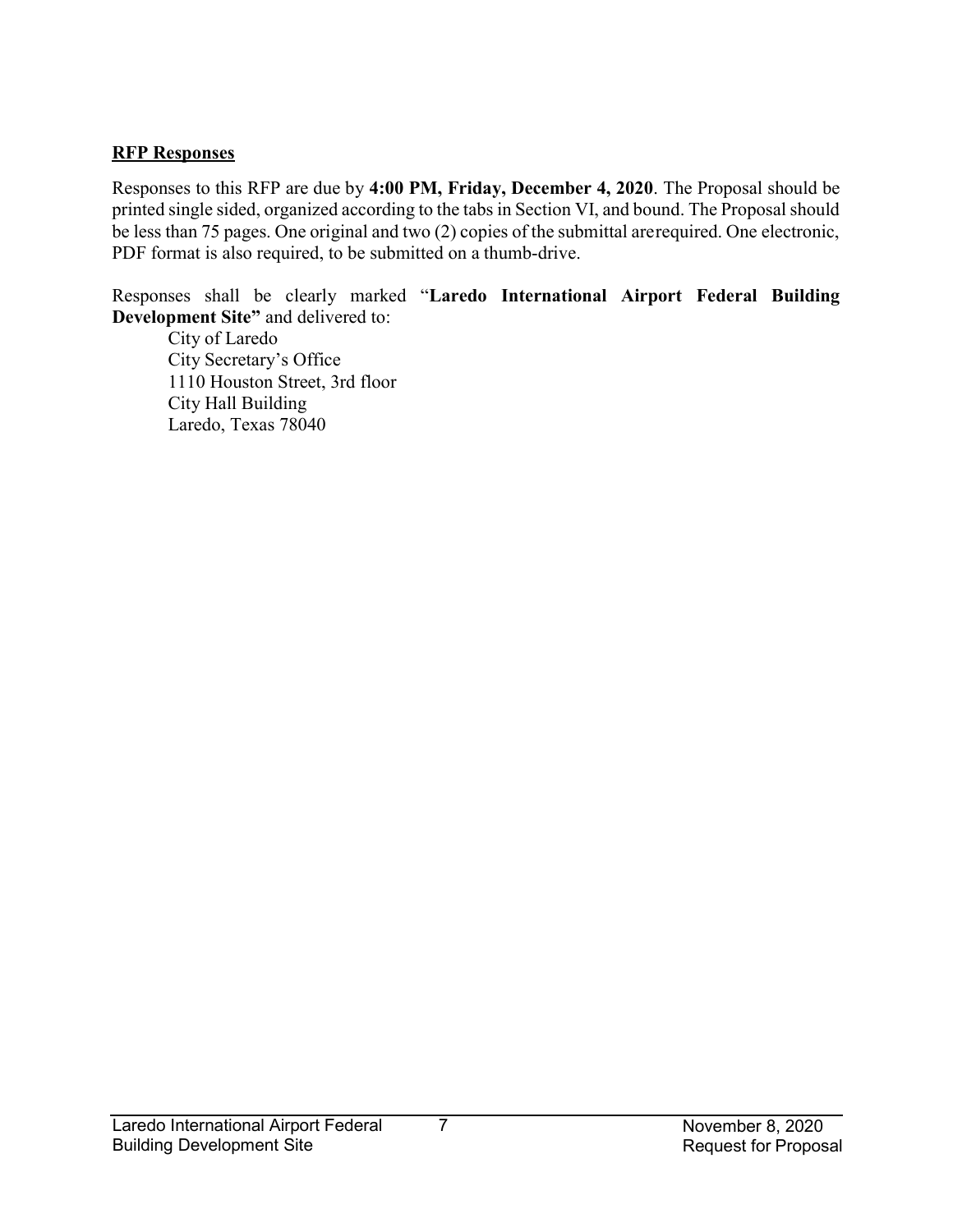# If hand-delivering the Proposals, please use the following procedures:

NOTE: Manual RFP will be accepted up to the first 45 minutes of the hour before they are due. For example, since this RFP is due at 4:00, bids will be accepted up to 3:45 p.m. of the date due. 1. Please make sure that the RFP is in a sealed envelope marked with the following:

- Name of RFP (Laredo International Airport Federal Building Development Site).
- Name of Company submitting RFP
- Address of Company submitting RFP

2. Please notify security officer that you are there to drop off a RFP with the City Secretary. The security officer will notify the City Secretary's Office and one of our staff members will go downstairs to receive the RFP.

3. All persons should wait outside until we pick the envelope up, go back up to the 3rd floor to time-stamp the envelope, make a copy of it and bring it back to you. (We highly recommend to wait to receive a copy of the time-stamped envelope.)

Thank you for your understanding and help at this time of trying to stay healthy and safe.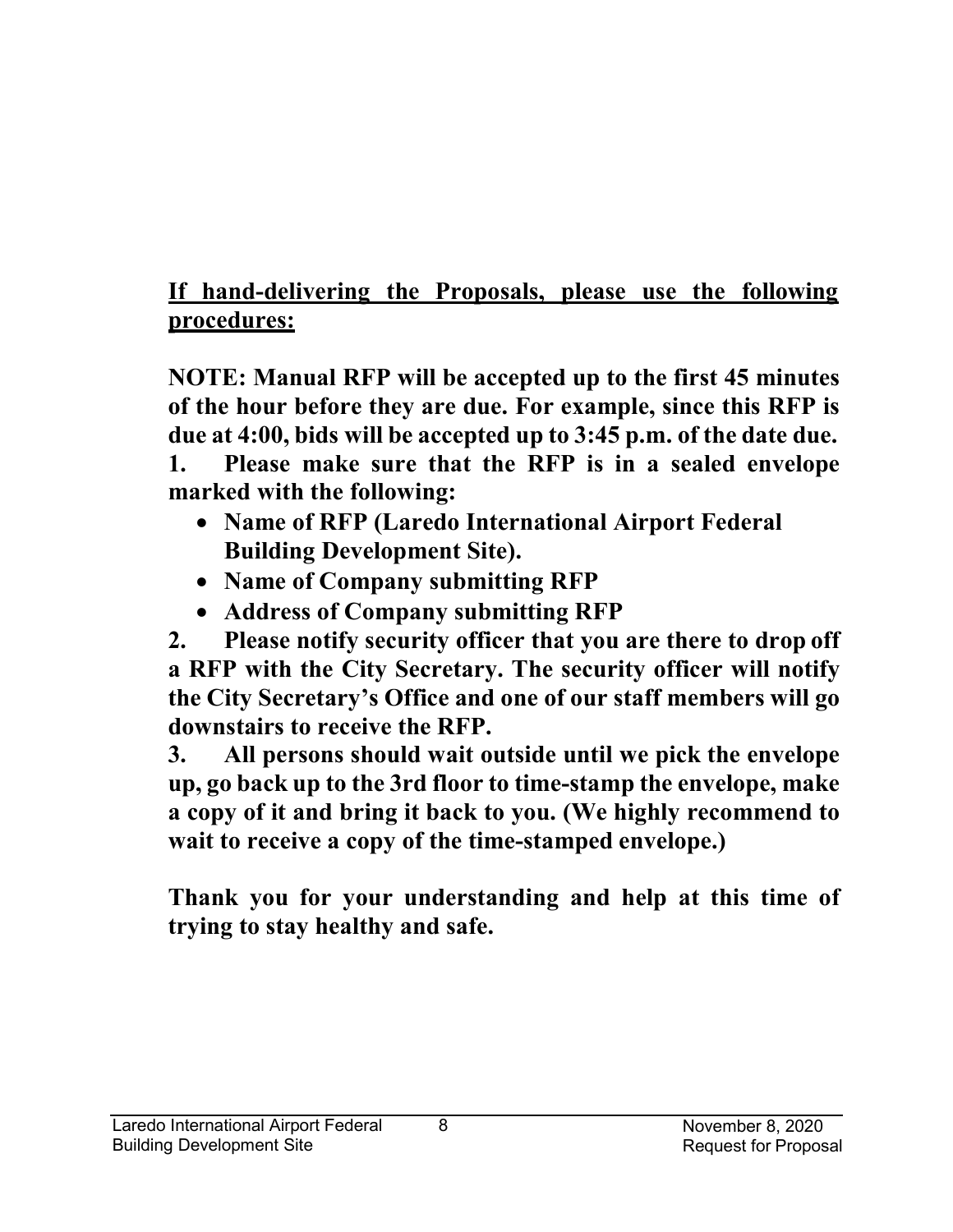#### **Disclaimers**

The City of Laredo reserves and may exercise the following rights and options:

- 1. To reject any and all proposals and reissue the RFP at any time prior to execution of a final Land Lease Agreement if, in the City of Laredo's sole opinion, it is in the City of Laredo's best interest to do so,
- 2. To supplement, amend, substitute, or otherwise modify this RFP at any time prior to selection of one or more proposer for negotiation,
- 3. To cancel this RFP with or without issuing another RFP,
- 4. To reject the proposal of any proposer who, in the City of Laredo's sole judgment, has been delinquent or unfaithful in the performance of any contract with the City of Laredo, is financially or technically incapable or is otherwise not a responsible responder,
- 5. To reject as informal or non-responsive, any proposal which, in the City of Laredo's sole judgment, is incomplete, is not in conformity with applicable law, is conditional in any way, or deviates from the mandated requirements of the RFP, and
- 6. To waive any informality, defect, non-responsiveness and/or deviation from this RFP that is not, in the City of Laredo's sole judgment, material to the proposal.

Please note that the City of Laredo will require that performance and payment bonds will need to be provided by Developer and/or Contractor before the initiation of any construction.

## **Costs**

All costs associated with the development of the RFP response will be the sole responsibility of the Proposer.

# Warranties

No warranties or representations of any kind are made by the City of Laredo or the Airport, including a representation or warranty as to the suitability of the sites for any particular purpose, except that the City or Airport has sufficient legal title to grant a leasehold interest for a term of years in the sites. This RFP contains photographs, charts or drawings which may not accurately depict the sites or the information that is available about the sites and Respondents are cautioned that they are expected to undertake their own due diligence with respect to each of the sites. Submission of a response will in no way effect eligibility to respond to future solicitations for the potential development of sites or other lands of the City or Airport or for any other design, construction, finance, maintenance or operations opportunities offered by the City or Airport. The City or Airport reserves the right to cancel this RFP at any time with or without notice to proposers and without liability.

## Proprietary Information

The City recognizes that sensitive and proprietary information may be included with your RFP. Therefore, firms submitting a response to this RFP must invoke the protection of this section before or upon submission of the data or other materials, and must identify the specific area or scope of data or other materials to be protected and state the reasons why protection is necessary. An allinclusive statement that the entire response is proprietary is unacceptable.